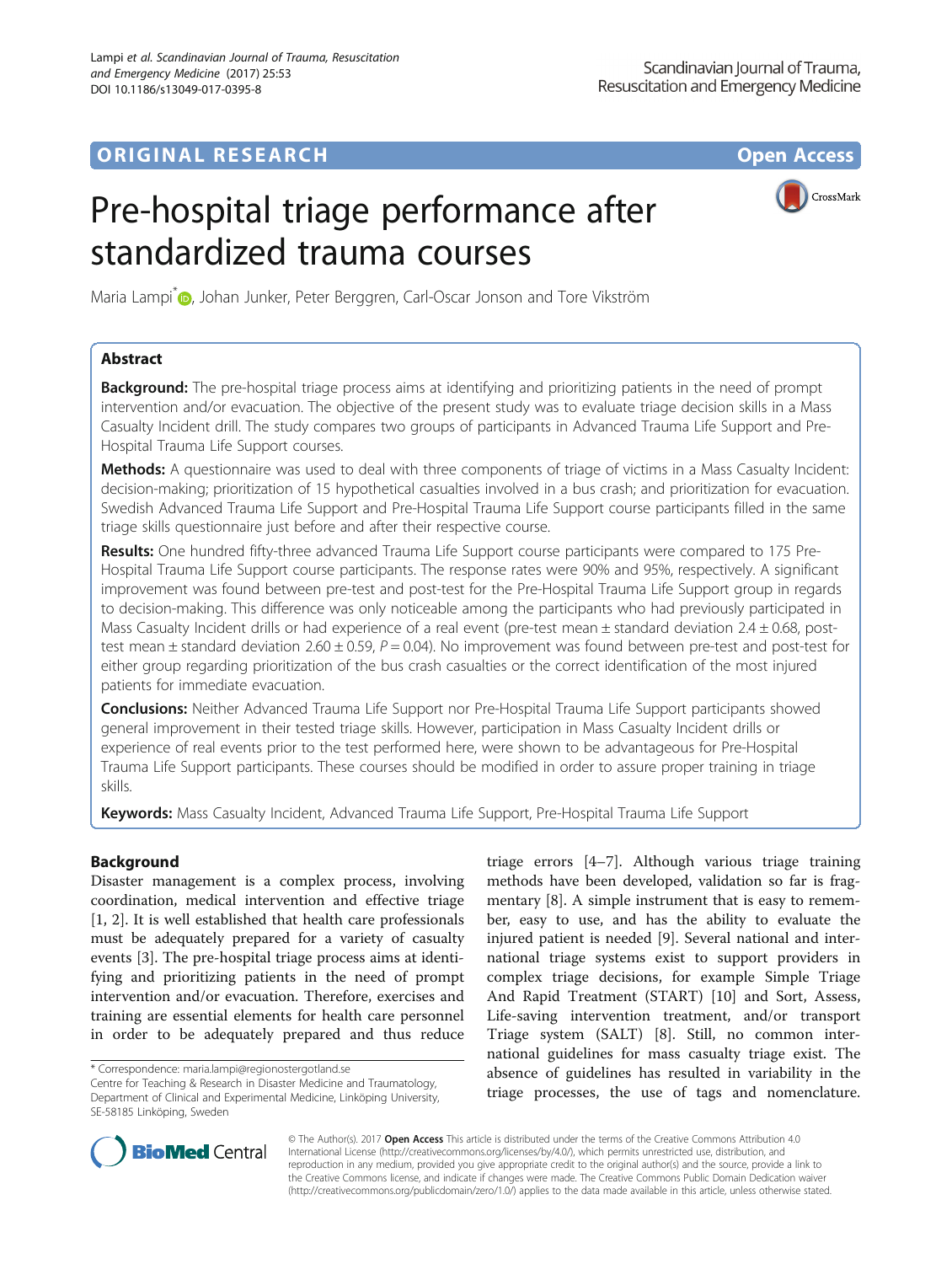There is also limited evidence of the validity of existing triage tools [\[11](#page-5-0), [12](#page-5-0)].

Physicians involved in the initial patient treatment in a disaster situation could play a key role if they are properly prepared and trained in Advanced Trauma Life Support (ATLS) [\[13](#page-5-0), [14](#page-5-0)]. Furthermore, previous studies have indicated that the experience of physicians or prehospital personnel who have undergone training and who work daily in a pre-hospital setting can be of benefit during a Mass Casualty Incident (MCI) [\[4](#page-5-0), [15](#page-5-0), [16](#page-5-0)].

According to the Swedish emergency response system, in case of a MCI, the first ambulance on scene is typically crewed with one Emergency Medical Technician (EMT) and one specialist registered nurse. The registered nurse will be appointed medical incident commander and normally retain this position for the duration of the incident. If a physician arrives to the incident site, he or she focuses on acute medical assessment and acts as an advisor on medical decisions. In Sweden, which professional that should be the medical incident commander is under debate. No clear consensus has been reached as of now. The Rescue Services Incident Commander is responsible for rescue and safety [\[17](#page-5-0)].

The Advanced Trauma Life Support (ATLS) guidelines have been accepted worldwide as a training concept for medical doctors [\[18, 19\]](#page-5-0). Swedish physicians normally attend an ATLS-course during residency. The objective of the ATLS course is to provide participants with skills to identify and treat life-threatening injuries. During the course, trauma triage principles are introduced and training is given by applying the mnemonic ABCDE [[20\]](#page-5-0). A parallel course is the Pre-Hospital Trauma Life Support (PHTLS), accepted worldwide and developed by the American College of Surgeons. PHTLS is based on the ATLS program. However, the PHTLS course is conducted for pre-hospital personnel with focus on prehospital trauma care. The PHTLS course objective is to influence critical thinking together with appropriate knowledge and skills to emphasis optimal pre-hospital trauma management [[21](#page-5-0)]. In Sweden, the course is generally attended during the first period of employment as an EMT or registered nurse. The ATLS and PHTLS courses are designed to teach providers a standardized approach to trauma assessment and the sequences combine the educational formats of lectures and practical lifesaving skills. The ATLS course focuses on in-hospital assessment and treatment, whereas the PHTLS course targets pre-hospital care. The triage group discussion within the ATLS course is aimed at training the participants in pre-hospital triage. In the ATLS course, a group discussion based on specific scenarios aims at teaching skills in assessment and triage in a pre-hospital setting, some which are applicable during a mass casualty

incident. The PHTLS manual includes the division "Mass Casualties and Terrorism", which contains elements of disaster management and mass casualty incident management". Both courses emphasize that injury kills within a certain time frame and evaluation and interventions should follow the structured examination from A to E [\[20](#page-5-0), [21\]](#page-5-0).

The aim of effective emergency medical response is to use accessible resources in the most efficient way and make decisions to reduce the mortality of critically injured patients. It is stated in the ATLS manual: "it is vital that the ATLS-provider have a working understanding of the applications of ATLS-principles in disaster situations" [[20\]](#page-5-0). There is a need to establish whether the ABCDE algorithm used in current ATLS and PHTLS courses is sufficient to perform triage.

The hypothesis of the present work is that current ATLS and PHTLS curricula are sufficient for triage in a simulated major incident. This was evaluated using written tests before and after attending respective courses [[22](#page-5-0), [23](#page-5-0)].

### Methods

The study was designed as a prospective crosssectional survey. An instrument that has been developed by Deluhery et al. [[22\]](#page-5-0) translated to Swedish and adapted to meet Swedish conditions by Lampi et al. [[24\]](#page-5-0) was chosen for the study. The data were collected from two separate groups, an ATLS group and a PHTLS group, during two different periods. Data regarding the ATLS group was collected during a previously performed and published study [\[24](#page-5-0)]. Here, it is used in context of comparison to the data gathered from the PHTLS course participants.

The first group included 169 students from the ATLS provider course from ten course sites in Sweden during spring 2012. The second group included 181 students from the PHTLS provider course from nine course sites in Sweden during spring 2013. Demographic data collection included the level of medical education, the number of years in clinical practice, previous experience of simulation exercises and previous experience of real incidents with more than five injured. In some Swedish counties, triage tags should be used in pre-hospital settings where more than five casualties are involved in an incident, independently of the severity of injuries [\[25](#page-5-0)].

Triage skills questionnaires were delivered with written instructions to the local ATLS and PHTLS faculties at the course sites. The coordinators, one at each local faculty, were also briefed about the study by phone. The local instructors distributed the triage skills questionnaire to the participants. Together with the pre-course test, the participant was given a written information letter explaining the aim, goals and information about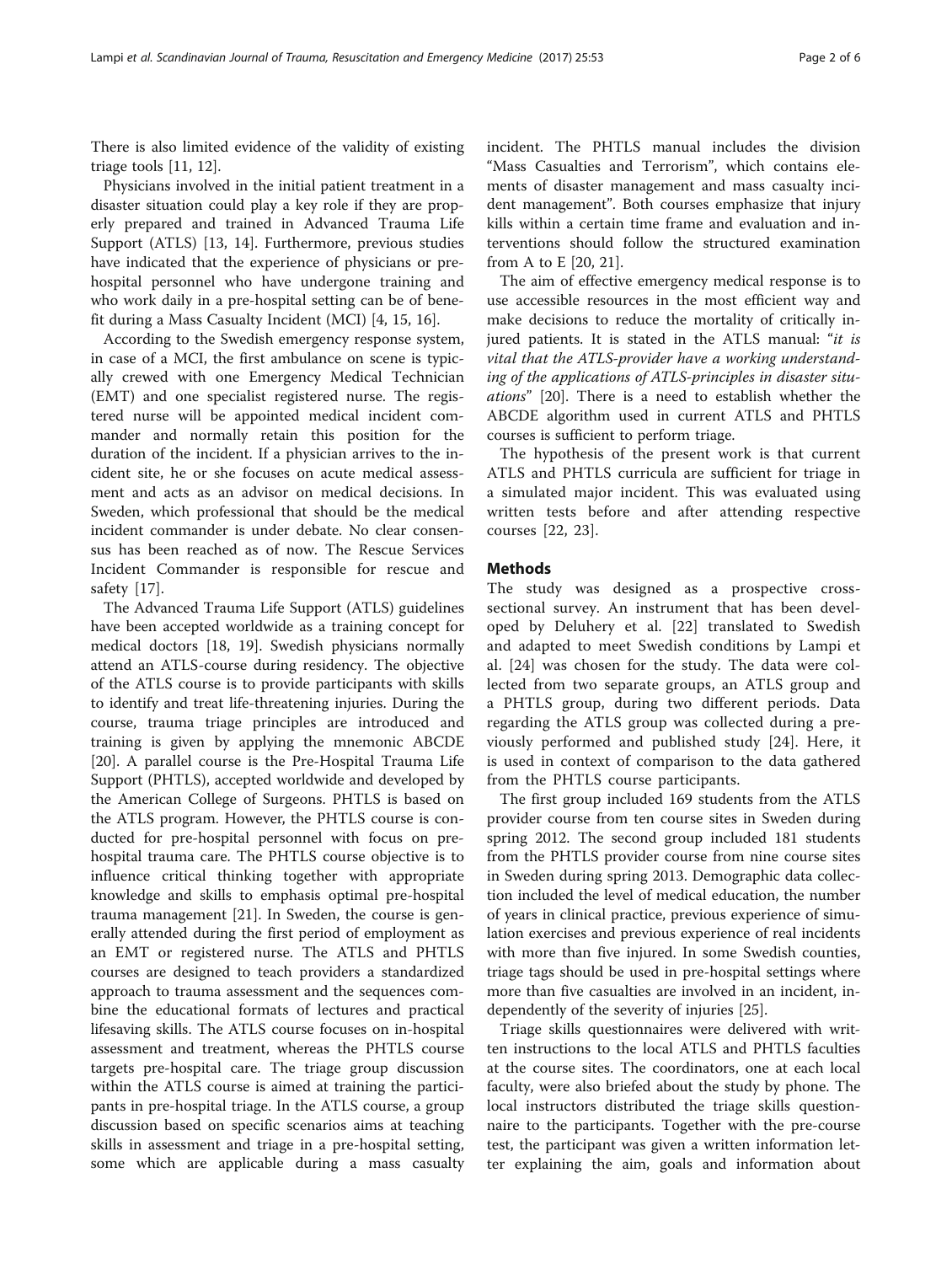anonymity and voluntary participation in the survey. All participants gave informed consent.

The ATLS and PHTLS course participants filled in the same triage skills questionnaire just before and after the course. The questionnaire was divided into three sections. The first section contained three multiple-choice questions, each with three alternatives, focusing on different levels of decision-making in a mass casualty incident. A maximum of three points, one per correct answer could be obtained. This score was used as a measure of the participants' decision-making ability. The second section involved an assignment to triage 15 hypothetical casualties involved in a bus crash. Each patient was presented with a description contained age, sex, visible injuries and information regarding quality and rate of pulse and breathing. Example of one patient description (author's translation): Doesn't wave or move when instructed - 36-year-old female with a penetrating shrapnel wound to the head that goes through and through. The patient is unresponsive, has shallow respirations approximately two per minute, and no palpable radial pulse. The participants were informed that they were alone at the scene and would be for some time, and more resources had been alerted. The participants' task was to prioritize the 15 casualties according to the ABCDE algorithm and take into account the postulated circumstances. A colour-coded algorithm, red for priority 1 ( $n = 3$ ), yellow for priority 2 ( $n = 3$ ), green for priority 3 ( $n = 7$ ) and black for dead ( $n = 2$ ) was used, in accordance to the ABCDE and SALT triage algorithms [[20, 26, 27\]](#page-5-0). A maximum of 15 points could be obtained, one point per correctly triaged patient. This score was used as a measure of the participants' triage skills. To validate the triage outcome of the hypothetical casualties, several triage algorithms (Simple Triage and Rapid Treatment, Triage Sieve, CareFlight) have been employed, all yielding the same results.

The third and last section in the questionnaire was related to evacuation from the scene. This task was designed to confirm the triage skills. The participants were informed that there were three ambulances available for evacuation. Their assignment was to identify the three casualties who were the most injured patients that should leave the scene in these three ambulances immediately and at the same time. The participant either managed to identify all three casualties correctly (yes) or failed (no).

The time for completing the triage skills questionnaire in both settings was 15 min. The participants were asked to code the pre- and post-tests for matching. After pairing the questionnaires, the local instructors decoded the questionnaire and sent them by mail for analysis.

The data from the questionnaires were coded, collected and stored in accordance with County Council and University integrity protocols. The regional ethics board was consulted and agreed that the study was not subject to ethical board regulation.

The collected data were recorded in Excel 2010 (Microsoft,14.0.7173.5000,SP2) for MAC. SPSS Release 23.0.0.0 (IBM, Ref 4040559) and Prism 6.0 (GraphPad, LaJolla, US) were used for statistical analyses. Kolmogorov-Smirnov tests were used to assess normal distribution of study groups. To test for significant differences between groups in the first and second section of the questionnaire, Kruskal-Wallis tests coupled with Dunn´s multiple comparisons tests were used. Results from the last section of the questionnaire were compared using chi-squared tests. A  $P$  value of less than 0.05 was considered statistically significant.

#### Results

A total of 350 participants (PHTLS,  $n = 181$ ; ATLS,  $n = 169$ ) were included in this survey. A total of 153 (90%) from the ATLS group and 175 (96%) participants from the PHTLS group participated in the survey. All ATLS participants were physicians: 42 interns, 94 residents, 4 attending physicians, 5 senior attending physicians and 8 others. PHTLS participants included 12 EMTs, 89 registered nurses, 54 specialist nurses, 5 physicians and 4 other specialists. Sixteen students in the ATLS group and six in the PHTLS group chose not to participate in the survey.

The first section of the triage skill questionnaire contained three multiple-choice questions related to triage decision-making in a mass casualty event. The participants could obtain a maximum score of three points in this section. For the ATLS participants, pre-test scores were  $2.58 \pm 0.55$  (mean  $\pm$  standard deviation), and posttest scores were  $2.65 \pm 0.55$ . This difference was not statistically significant ( $P = 0.636$ ). Moreover, no significant difference could be observed when only including ATLS participants with prior experience in MCI drills or real events (pre-test:  $2.50 \pm 0.59$ , post-test:  $2.66 \pm 0.57$ ,  $P = 0.371$ ) (Table [1](#page-3-0)).

Scores for the PHTLS participants significantly increased from  $2.34 \pm 0.74$  in the pre-test, to  $2.57 \pm 0.61$  in the post-test  $(P = 0.008)$ . PHTLS participants with prior experience from MCI drills or real events increased their score from  $2.4 \pm 0.68$  pre-test to  $2.6 \pm 0.59$  post-test. This difference was also statistically significant  $(P = 0.04)$ (Table [1\)](#page-3-0).

In the second section of the questionnaire, the students could obtain a score of 15 patient points, one point for each correctly triaged patient. For the ATLS participants, pre-test scores were  $9.46 \pm 1.48$ , and posttest scores were  $9.19 \pm 1.68$ . This difference was not statistically significant  $(P > 0.999)$ . Moreover, no significant difference could be observed when only including ATLS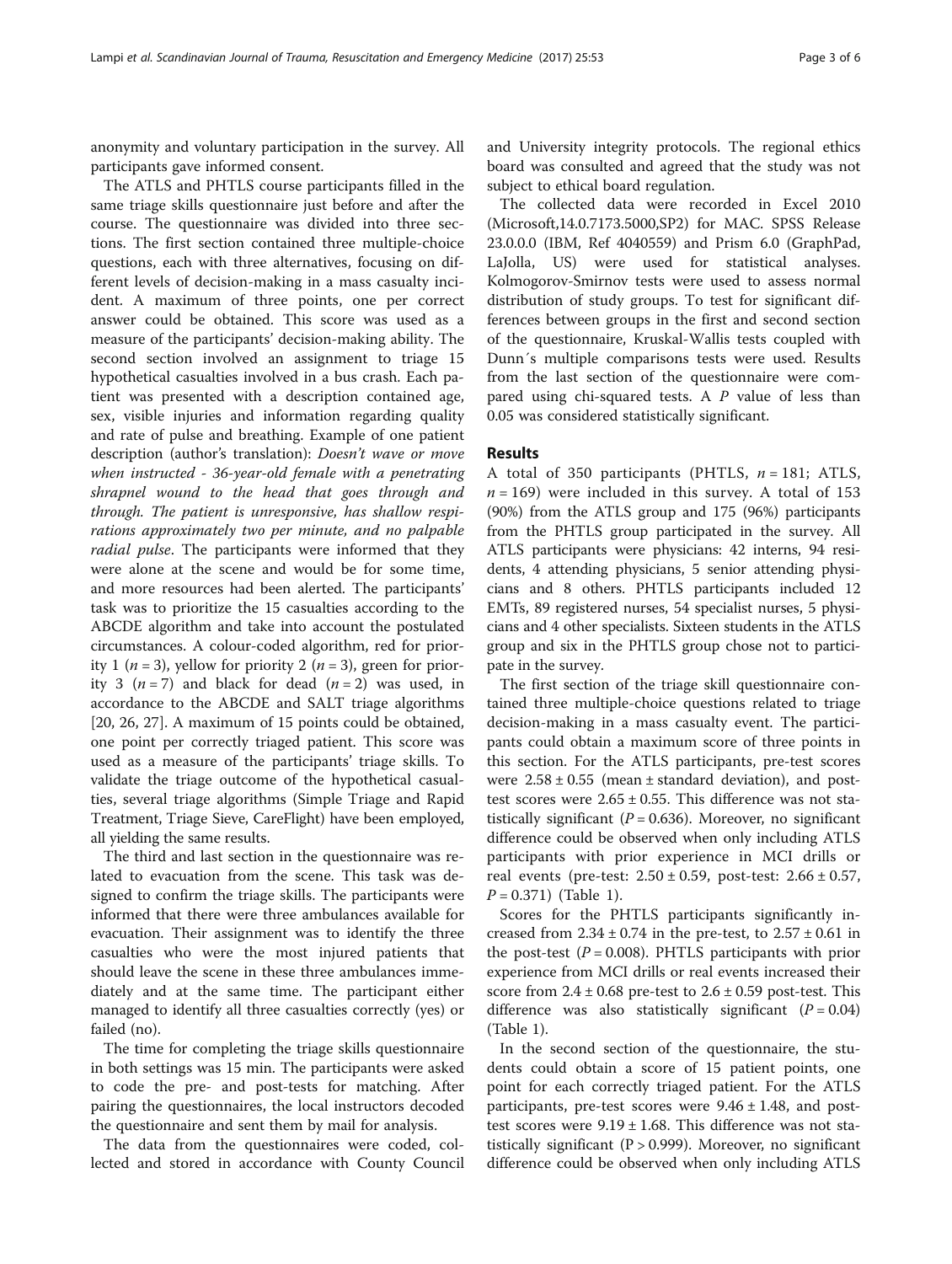|                     | $\sqrt{n}$ | Pre-test score<br>Mean $\pm$ SD | Post-test score<br>Mean $\pm$ SD | Mean Rank difference | D     | H(df)    |
|---------------------|------------|---------------------------------|----------------------------------|----------------------|-------|----------|
| <b>ATLS</b>         |            |                                 |                                  |                      |       |          |
| Whole group         | 153        | $2.58 \pm 0.55$                 | $2.65 \pm 0.55$                  | $-26.35$             | 0.64  | 18.92(3) |
| With MCI experience | 62         | $2.5 \pm 0.59$                  | $2.66 \pm 0.57$                  | $-49.44$             | 0.37  | 23.05(3) |
| PHTLS               |            |                                 |                                  |                      |       |          |
| Whole group         | 175        | $2.34 + 0.74$                   | $2.57 \pm 0.61$                  | $-54.05$             | 0.008 | 18.92(3) |
| With MCI experience | 130        | $2.4 \pm 0.68$                  | $2.60 \pm 0.59$                  | $-51.77$             | 0.04  | 23.05(3) |

<span id="page-3-0"></span>Table 1 Results from section one in the questionnaire: decision-making

A Kruskal-Wallis test with a Dunn's Multiple Comparisons test was used to test for significant differences between the groups

 $n$  number of samples, SD Standard Deviation, H Kruskal-Wallis statistic, df degrees of freedom

participants with prior experience in MCI drills or real events (pre-test:  $9.44 \pm 1.51$ , post-test:  $9.26 \pm 1.70$ ,  $P = 0.967$ ) (Table 2).

Scores for the PHTLS participants were  $9.51 \pm 1.78$  in the pre-test, to  $9.48 \pm 1.62$  in the post-test. This difference was not statistically significant  $(P > 0.999)$ . PHTLS participants with prior experience from MCI drills or real events changed their score from 9.62 ± 1.74 pre-test to  $9.59 \pm 1.54$  post-test. This difference was not statistically significant  $(P > 0.999)$  (Table 2).

The last section of the questionnaire included a question regarding prioritizing and evacuation of the casualties from the scene. This question was separate from the triage section. The results indicated whether the students had identified the most critical patients. The delta between post and pre values for the prioritisation task was calculated and used as input for a Chi-square analysis where the ATLS group was compared to the PHTLS group. A negative value indicated negative change (better before than after). A zero value indicated no change, whereas a positive value indicated positive change. No significant differences were found  $(\chi^2 = 2.201,$ df = 2,  $p = 0.333$ ) (Table [3](#page-4-0)).

## Discussion

Triage in the pre-hospital setting is influenced by many different considerations that are well known and documented [[7\]](#page-5-0). One of the challenges in a MCI is to identify

the most severely injured, performing life-saving initial medical interventions, and achieving evacuation without unnecessary delay to the correct facility. In the present study, triage skills of participants attending ATLS or PHTLS courses were compared in a simulated MCI using a modified version of the Deluhery et al. questionnaire [\[22, 24\]](#page-5-0). Prior to attending the respective courses, ATLS participants scored significantly higher than PHTLS participants in the part of the questionnaire related to decision-making. While the PHTLS participants significantly increased their score after the course, ATLS participants did not. No significant difference was found when comparing the two groups after the respective courses. The significant increase of scores of the PHTLS group was largely due to participants with previous MCI experience. Thus, previous experience of MCI drills or real events is a contributing factor in acquiring triage skills for PHTLS course participants.

In section two of the questionnaire, the triage skills were measured. The average scores of all participants regardless of course attended were only 9 of the possible 15 points, with no significant difference between groups. This must be considered as unexpectedly low. Furthermore, there were no observed effects of scores following participation in either of the courses.

The last section of the questionnaire evaluated the participants' ability to identify the most critical casualties. No differences were observed between any of the

Table 2 Results from section two in the questionnaire: points

| <b>Table 2</b> Results from section two in the questionnalite: points |     |                                 |                           |                      |        |         |  |
|-----------------------------------------------------------------------|-----|---------------------------------|---------------------------|----------------------|--------|---------|--|
|                                                                       | n   | Pre-test score<br>Mean $\pm$ SD | Post-test score Mean ± SD | Mean Rank difference | D      | H(df)   |  |
| <b>ATLS</b>                                                           |     |                                 |                           |                      |        |         |  |
| Whole group                                                           | 153 | $9.46 + 1.48$                   | $9.19 \pm 1.68$           | 23.12                | >0.999 | 3.22(3) |  |
| With MCI experience                                                   | 62  | $9.44 \pm 1.50$                 | $9.26 \pm 1.70$           | 9.82                 | >0.999 | 7.18(3) |  |
| PHTLS                                                                 |     |                                 |                           |                      |        |         |  |
| Whole group                                                           | 174 | $9.51 \pm 1.78$                 | $9.48 \pm 1.62$           | 1.22                 | >0.999 | 3.22(3) |  |
| With MCI experience                                                   | 130 | $9.62 + 1.74$                   | $9.56 \pm 1.54$           | 2.58                 | >0.999 | 7.18(3) |  |
|                                                                       |     |                                 |                           |                      |        |         |  |

A Kruskal-Wallis test with a Dunn's Multiple Comparisons test was used to test for significant differences between the groups

n number of samples, SD Standard Deviation, H Kruskal-Wallis statistic, df degrees of freedom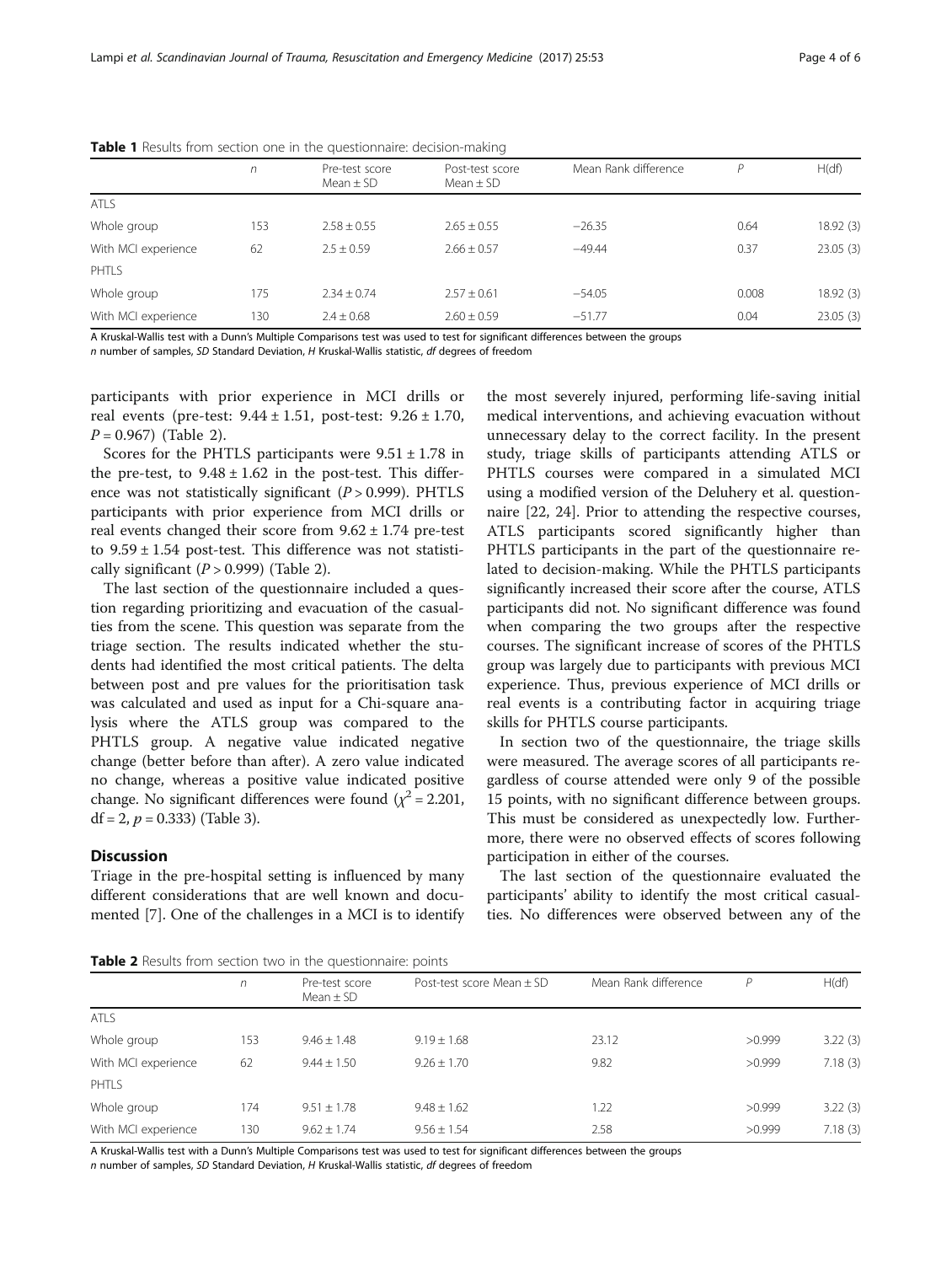<span id="page-4-0"></span>Table 3 Descriptive data for section three in the questionnaire: prioritisation

|       | Negative change | No change | Positive change |
|-------|-----------------|-----------|-----------------|
| ATI S | $N = 8$         | $N = 134$ | $N = 5$         |
| PHTLS | $N = 15$        | $N = 147$ | $N = 3$         |

groups, further revealing a deficit in MCI management of the course participants.

The outcome of this study indicates that ATLS and PHTLS participants do not have enough triage preparedness to make sufficient and proper assessment including triage and first priority for evacuation in a simulated MCI. The results gathered in the present study were obtained using a questionnaire regarding a simulated MCI, and thus the transferability of the results to a real context may be limited. However, if translated to a real event, the lack of triage skills of the participants would be a cause of concern. The apparent threat of a real MCI occurring is evident, thus requiring full execution of the Swedish medical disaster response system, which would include many of the physicians and nurses who took part in this study. The efficacy of their real-life triage performance should further be evaluated and related to patient outcome.

In this study, a mnemonic algorithm, well known and used in the hospital setting is used in a pre-hospital setting. The ATLS manual states that "Triage decisions are typically made by deciding which patients´ injuries constitute the greatest immediate threat of life. As such, the Airway, Breathing, Circulation and Disability priorities of ATLS are the same priorities used to make triage decisions" [[20\]](#page-5-0). The results obtained in this study indicate that the PHTLS participants significantly improves their ability to make decisions in a MCI, whereas ATLS participants did not. This is surprising, since the ATLS course contains a compulsory group discussion where the aim is to manage multiple patient scenarios and apply trauma triage principles using the mnemonic ABCDE. The PHTLS course had no such requirement or triage lecture or equivalent in the course content. However, the PHTLS manual contains a chapter including triage and initial stabilization.

In the Swedish pre-hospital medical command and control system, a specialized trained nurse is appointed as a medical incident commander. It has been frequently discussed what kind of medical profession the medical incident commander should have. To our knowledge, a comparison regarding triage skills between physicians and ambulance personnel has not been sufficiently studied. Using data acquired from a previous study [[24](#page-5-0)] allowed for this type of comparison between physicians (ATLS) and ambulance personnel (PHTLS). In this study, higher formal medical education did not seem to be of significant advantage for acquiring triage skills. Real experience, opportunity for training and familiarity with the pre-hospital environment may be essential components that can serve as a solid basis for making more accurate triage decisions in an MCI [\[4, 16\]](#page-5-0).

#### Conclusion

Current ATLS and PHTLS curricula might not be sufficient to train medical personnel in triage performance. ATLS and PHTLS participants did not improve general triage skills as assessed in a simulated MCI. However, PHTLS participants were found to significantly increase their skills related to decision-making following course participation. Taken together, the results from this study illustrate a general lack of triage skills necessary to correctly manage a MCI. The ATLS and PHTLS courses should be modified to ensure that participants are properly trained in triage. Alternatively, specific training in triage should be mandated for medical personnel potentially responding to MCIs.

#### Abbreviations

ATLS: Advanced Trauma Life Support; EMT: Emergency Medical Technician; MCI: Mass casualty incident; PHTLS: Pre-hospital trauma life support; SALT: Sort, Assess, Life-saving intervention treatment, and/or transport triage system; START: Simple Triage And Rapid Treatment

#### Acknowledgements

The authors wish to thank all the ATLS and PHTLS course participants. A special thank you to the local ATLS and PHTLS coordinators.

#### Funding

No sources of funding were used in the present study.

#### Availability of data and material

The datasets used and/or analysed during the current study available from the corresponding author on reasonable request.

#### Authors' contributions

ML was the main investigator responsible for collecting and analysing data, as well as study design and writing of the manuscript. COJ has contributed to all parts of the project, including study design, data interpretation and manuscript writing. JJ contributed to analysis of data and manuscript writing. PB contributed to analysis of data and manuscript writing. TV was responsible for study design and assisted in interpretation of gathered data. All authors read and approved the final manuscript.

#### Competing interests

The authors declare that they have no competing interests.

#### Consent for publication

Not applicable.

#### Ethics approval and consent to participate

All obtained data was coded, collected and stored in accordance with County Council and University integrity protocols. The regional ethics board was consulted and agreed that the study was not subject to ethical board regulation. All participants in the study gave informed consent.

#### Publisher's Note

Springer Nature remains neutral with regard to jurisdictional claims in published maps and institutional affiliations.